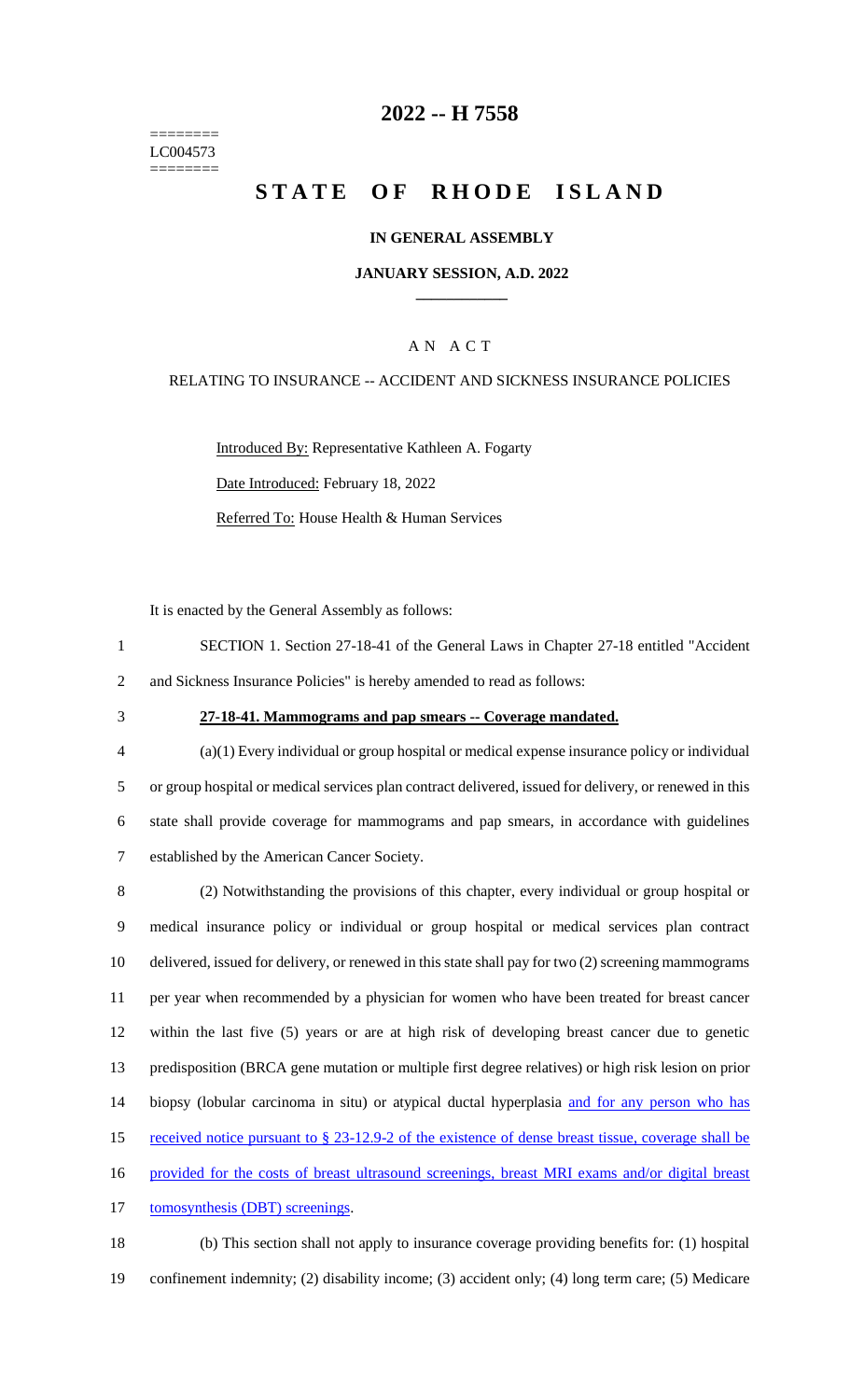supplement; (6) limited benefit health; (7) specified disease indemnity; (8) sickness or bodily injury

or death by accident or both; and (9) other limited benefit policies.

 SECTION 2. Section 27-19-20 of the General Laws in Chapter 27-19 entitled "Nonprofit Hospital Service Corporations" is hereby amended to read as follows:

### **27-19-20. Mammograms and pap smears -- Coverage mandated.**

 (a) Subscribers to any nonprofit hospital service plan shall be afforded coverage under the plan for mammograms and pap smears, in accordance with guidelines established by the American Cancer Society.

 (b) Notwithstanding the provisions of this chapter, subscribers to any nonprofit hospital service plan shall be afforded coverage for two (2) screening mammograms per year when recommended by a physician for women who have been treated for breast cancer within the last five (5) years or who are at high risk of developing breast cancer due to genetic predisposition (BRCA gene mutation or multiple first degree relatives) or high risk lesion on prior biopsy (lobular 14 carcinoma in situ) or atypical ductal hyperplasia and for any person who has received notice pursuant to § 23-12.9-2 of the existence of dense breast tissue, coverage shall be provided for the 16 costs of breast ultrasound screenings, breast MRI exams and/or digital breast tomosynthesis (DBT)

screenings.

 SECTION 3. Section 27-20-17 of the General Laws in Chapter 27-20 entitled "Nonprofit Medical Service Corporations" is hereby amended to read as follows:

#### **27-20-17. Mammograms and pap smears -- Coverage mandated.**

 (a) Subscribers to any nonprofit medical service plan shall be afforded coverage under the plan for mammograms and pap smears, in accordance with guidelines established by the American Cancer Society.

 (b) Notwithstanding the provisions of this chapter, subscribers to any nonprofit medical service plan shall be afforded coverage for two (2) paid screening mammograms per year when recommended by a physician for women who have been treated for breast cancer within the last five (5) years or who are at high risk of developing breast cancer due to genetic predisposition (BRCA gene mutation or multiple first degree relatives) or high risk lesion on prior biopsy (lobular carcinoma in situ) or atypical ductal hyperplasia and for any person who has received notice pursuant to § 23-12.9-2 of the existence of dense breast tissue, coverage shall be provided for the costs of breast ultrasound screenings, breast MRI exams and/or digital breast tomosynthesis (DBT) screenings.

 SECTION 4. Section 27-41-30 of the General Laws in Chapter 27-41 entitled "Health Maintenance Organizations" is hereby amended to read as follows: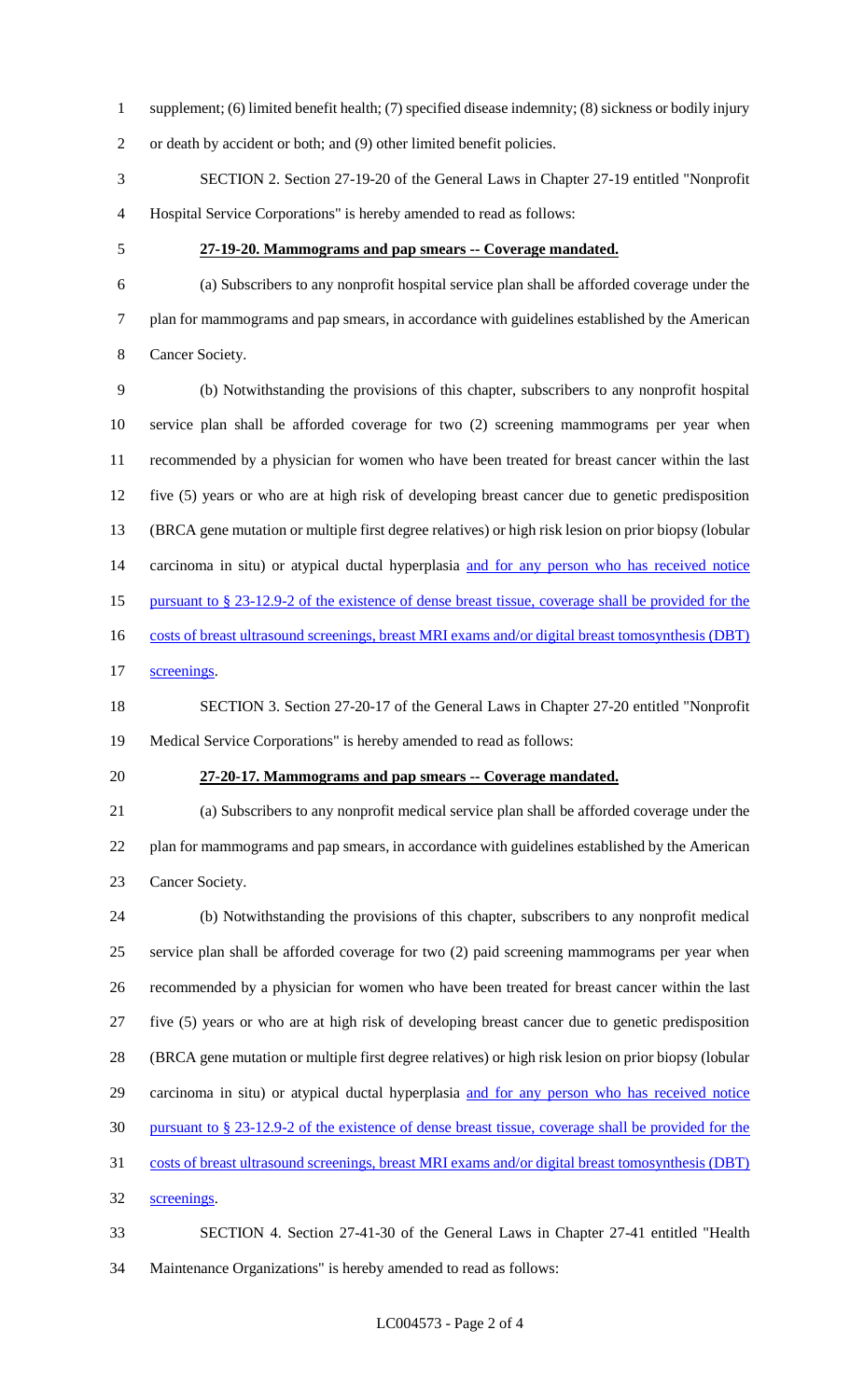# **27-41-30. Mammograms and pap smears -- Coverage mandated.**

 (a) Subscribers to any health maintenance organization plan shall be afforded coverage under that plan for mammograms and pap smears, in accordance with guidelines established by the American Cancer Society.

 (b) Notwithstanding the provisions of this chapter, subscribers to any health maintenance organization plan shall be afforded coverage for two (2) paid screening mammograms per year when recommended by a physician for women who have been treated for breast cancer within the last five (5) years or who are at high risk of developing breast cancer due to genetic predisposition (BRCA gene mutation or multiple first degree relatives) or high risk lesion on prior biopsy (lobular carcinoma in situ) or atypical ductal hyperplasia and for any person who has received notice 11 pursuant to § 23-12.9-2 of the existence of dense breast tissue, coverage shall be provided for the costs of breast ultrasound screenings, breast MRI exams and/or digital breast tomosynthesis (DBT) screenings.

SECTION 5. This act shall take effect upon passage.

======== LC004573 ========